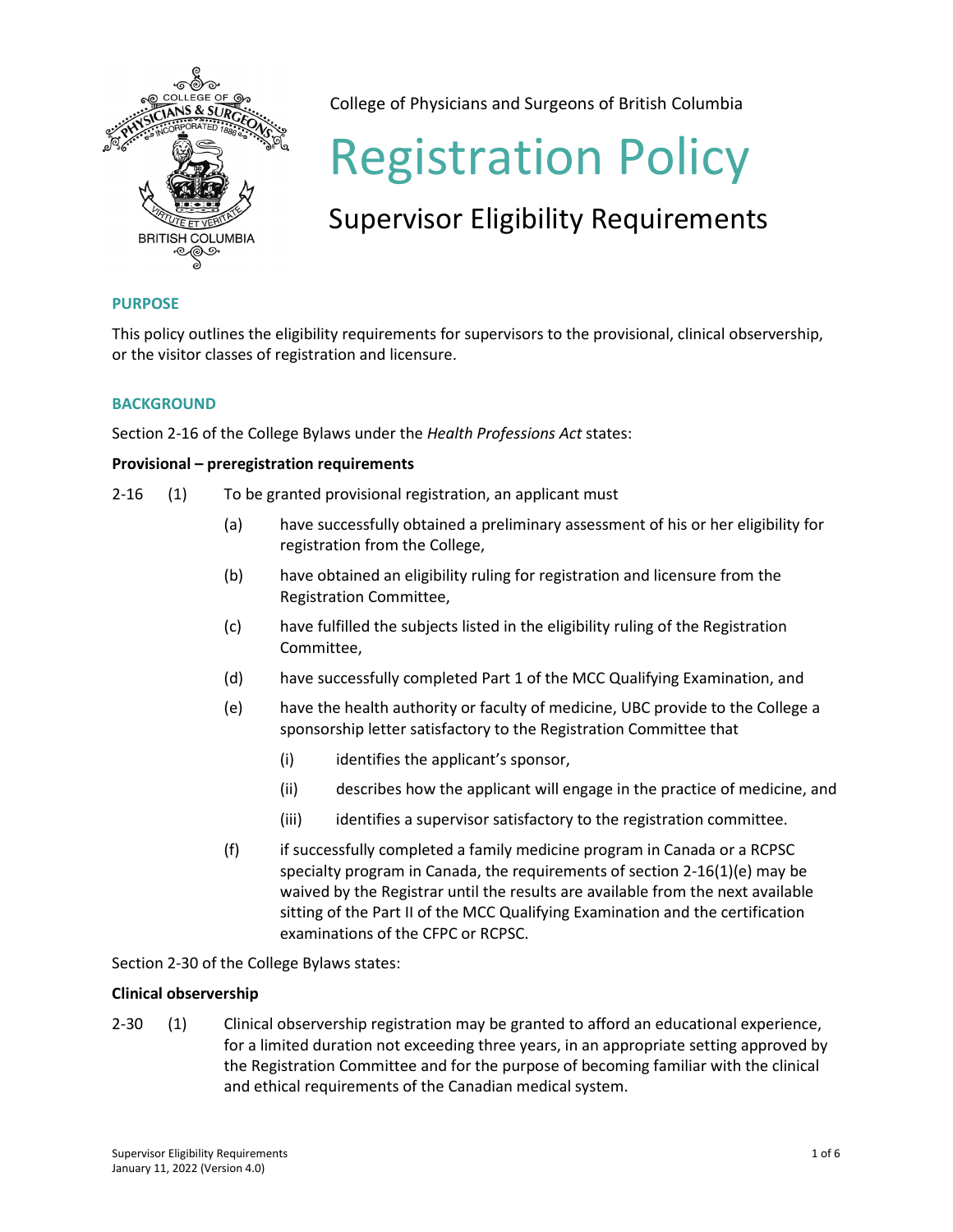- (2) For the purposes of section 20(2) of the Act, to be granted clinical observership registration, an applicant must
	- (a) have a medical degree,
	- (b) have successfully completed the Part 1 of the MCC Qualifying Examination, or have completed medical licensing examinations in the United States of America which are acceptable to the Registration Committee,
	- (c) have a written request sent directly from a registrant in one of the full classes of registration in good standing who
		- (i) agrees to supervise and be responsible for all clinical contact the applicant may have with patients and to ensure the applicant's compliance with the standards of professional ethics and standards of practice, and
		- (ii) details the duration, specific dates and locations, parameters, responsibilities, benefits and goals of such registration and the nature and extent of the intended supervision of the applicant in a form satisfactory to the Registration Committee,
	- (d) if a portion of the educational activity is to take place in a hospital, submit with the application a letter from the chief of staff of the hospital supporting the registration, and
	- (e) have Canadian citizenship, be a permanent resident or be legally able to live and work in British Columbia.

Section 2-31 of the College Bylaws states:

## **Visitor**

- 2-31 (1) Visitor registration may be granted to an applicant who wishes to provide or acquire a short term learning experience relevant to the applicant's specialty and area of practice, not to exceed six months, involving clinical contact with patients or to provide limited medical care in specific circumstances, and will be subject to the limits and conditions specified by the Registration Committee.
	- (2) For the purposes of section 20(2) of the Act, to be granted visitor registration, an applicant must
		- (a) have a medical degree,
		- (b) have certification acceptable to the Registration Committee,
			- (i) if a family physician, from the CFPC or satisfactory postgraduate training in family medicine consistent with the applicant's defined responsibilities, unless exempted by the Registration Committee, or
			- (ii) if a specialist, from the RCPSC or certification as a medical or surgical specialist in the jurisdiction of practice immediately prior to applying for registration unless exempted by the Registration Committee,
		- (c) satisfy the Registration Committee that the applicant is legally entitled to visit or reside in British Columbia for the purpose of his or her educational experience,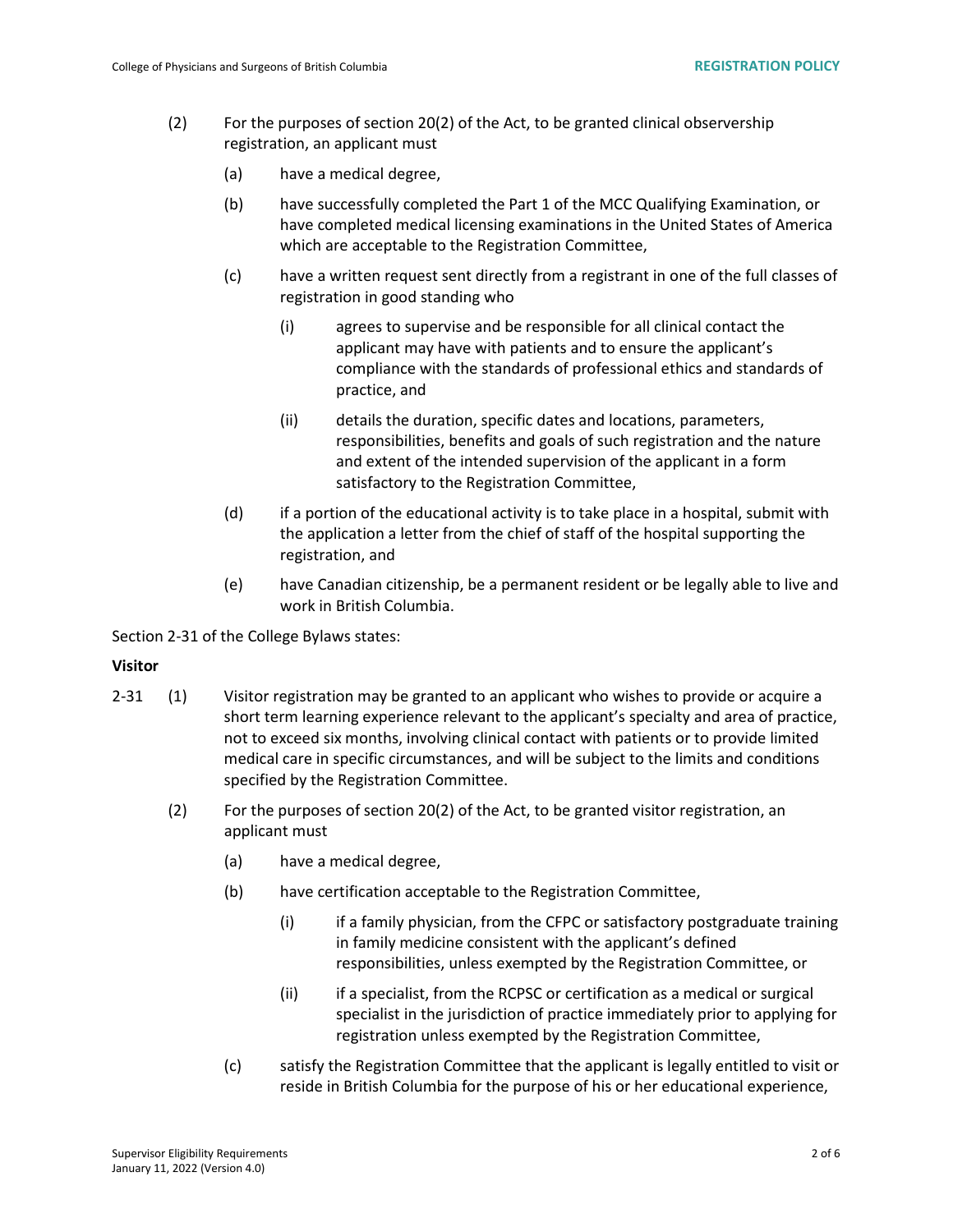- (d) submit with the application a request to grant the registration from a registrant in one of the full classes of registration or an organization acceptable to the registrar,
- (e) specify the dates and locations where the applicant will be carrying out his or her educational experience, and
- (f) provide the name of a registrant acceptable to the Registration Committee who, where appropriate, will be responsible for supervising the applicant.

## **POLICY**

The approval of a supervisor is determined solely by the College. The College reserves the right to refuse a physician the ability to supervise.

A supervisor must be identified by the sponsor requesting provisional, clinical observership or visitor class registration, and a signed, written supervisor agreement must be submitted to the College prior to registration.

#### **College guidelines for approval of supervisors**

To be eligible to supervise a registrant in the provisional class, the candidate must comply with the following:

- be a registrant with the College in the full class of registration and licensure for independent practice in the same discipline of practice as the provisional registrant
	- $\circ$  In exceptional circumstances, if the supervisor is not practising in the same discipline, a second supervisor must be identified by the sponsor who is in the same discipline and will assist the primary supervisor with supervisory responsibilities.
	- $\circ$  In exceptional circumstances, a registrant in the conditional practice setting class of registration may be approved to supervise.
- be currently active in practice
- have been registered with the College in the full class of registration and licensure for independent practice (or conditional – practice setting, if approved) for a minimum of three years
- if there is an active complaint, disciplinary proceeding, or an investigation against a proposed supervisor, the circumstances will be reviewed by the College on an individual basis to determine the proposed supervisor's suitability
- be supervising no more than one other provisional registrant and two clinical observers at the time of the request unless otherwise permitted by the College
- not have a relationship with the supervisee that constitutes a conflict of interest and disclose to the College any pre-existing relationship with the supervisee
- be responsible for ensuring that the supervisee complies with their ethical responsibilities as set out in the Canadian Medical Association's *Code of Ethics and Professionalism*
- have training in cultural sensitivity and diversity awareness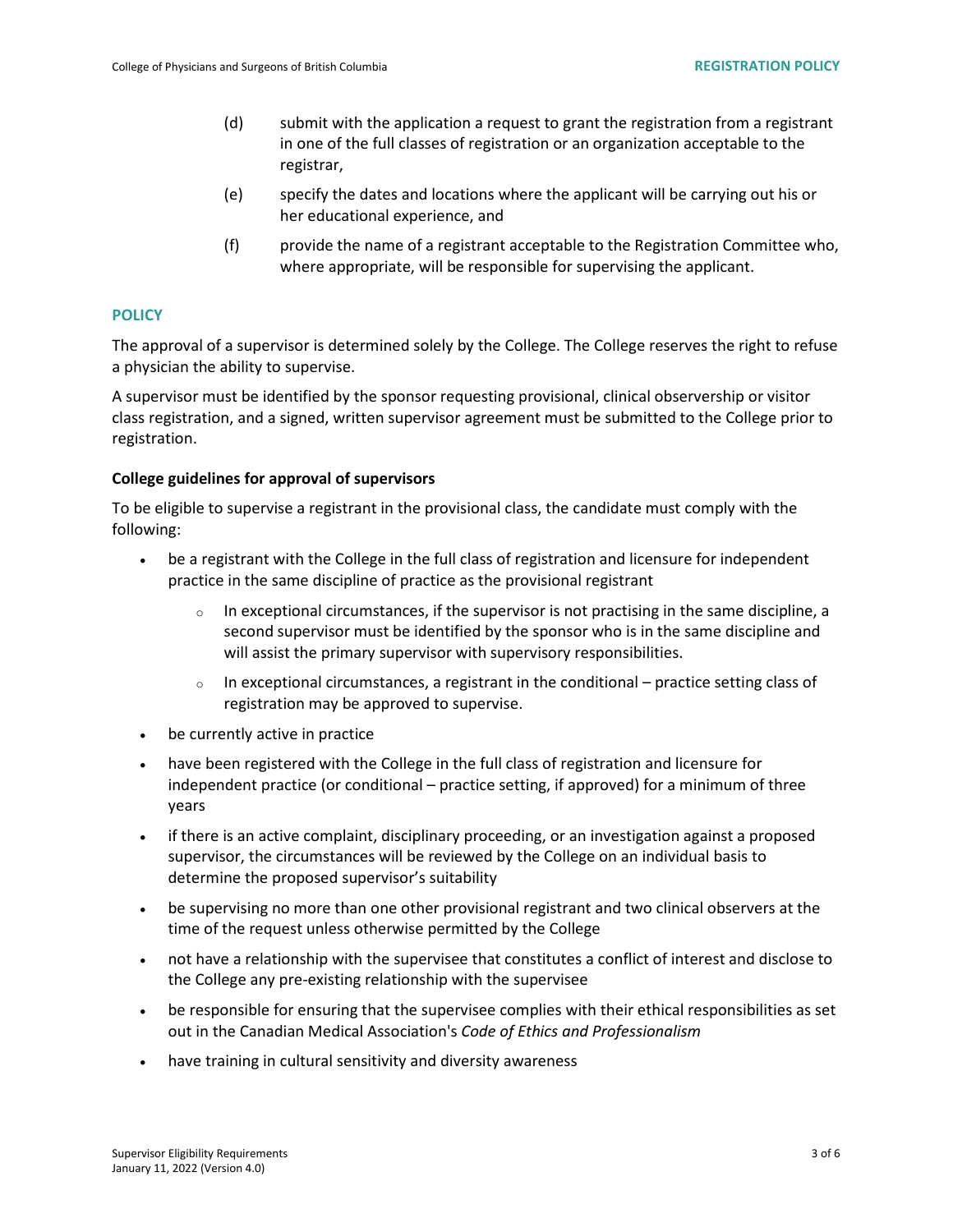• have sufficient time and resources necessary to take on the responsibility of supervising a physician and to meet the College's expectations

#### **Supervisors of Canadian graduates in the provisional class**

The committee has additional restrictions for graduates of Canadian residencies who are registered and licensed in the provisional class. The committee imposed these restrictions for Canadian-trained provisional registrants as they do not have accredited certification that other provisional registrants from outside of Canada do have (e.g. American Board of Family Medicine). The committee recognized that due to this, Canadian-trained provisional registrants would require additional support from their supervisor and other senior physicians in their practice to support public safety and to assist with preparation for any examination(s).

To be eligible to supervise a Canadian graduate in the provisional class, the candidate must meet the requirements outlined above (College guidelines for approval of supervisors). In addition, the candidate must have a telephone conversation with the manager or executive director of the registration department to discuss the following stipulations placed on the Canadian graduate.

#### *Family medicine*

- must work in a group practice of at least three other family physicians
- may not be on call after hours
- must always have another family physician registered in the full family class physically available in the practice when seeing patients; being available by phone is not sufficient
- if working as a hospitalist, must always have another hospitalist on duty and physically available
- locums must be at least three months in length
- supervisor reports are required every three months for the first year of practice and then annually thereafter

#### *Specialist*

- must always have another specialist registered in the full specialty class for the same specialty physically available when seeing patients; being available by phone is not sufficient
- may not be on call after hours, unless another physician in the same specialty is present
- locums must be at least three months in length
- supervisor reports are required every three months for the first year of practice and then annually thereafter

In exceptional circumstances, the committee may grant exemptions to one or more of the stipulations listed above for Canadian graduates in the provisional class.

#### **Supervisors of registrants regaining currency as a family or specialist physician**

A registrant who does not meet the currency in practice requirements stipulated in sections 2-7 and 2-8 of the College Bylaws may be required to complete period of retraining prior to returning to independent practice. The period of retraining must be completed under the supervision of a registrant who is acceptable to the Registration Committee.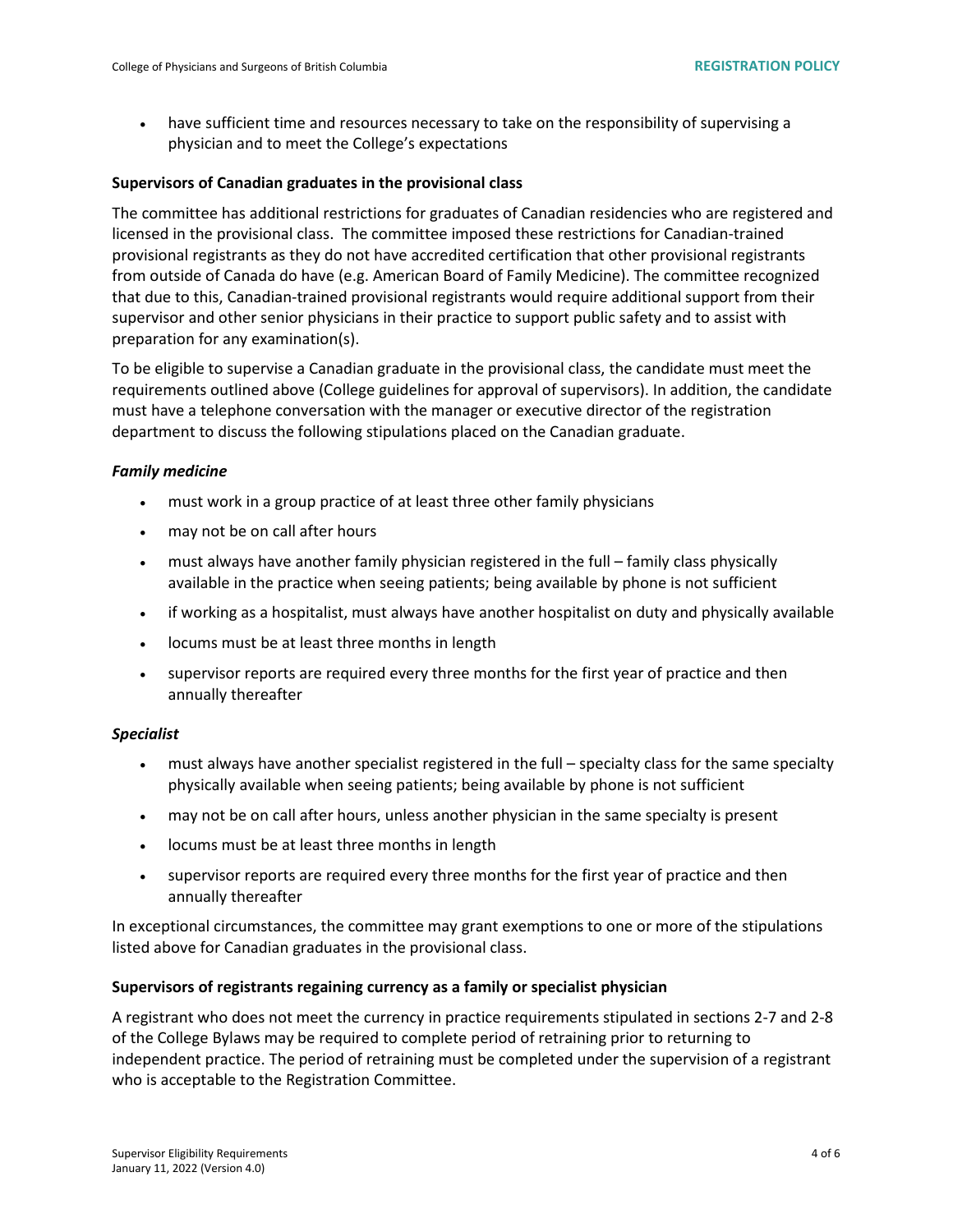#### *Family class*

To be eligible to supervise a physician undergoing a period of retraining pursuant to section 2-8 of the Bylaws to be current for clinical practice as a family physician, the candidate must meet the requirements outlined above (College guidelines for approval of supervisors) and must

- work in a group practice of three or more family physicians, if applicable
- have been registered with the College in the full class of registration and licensure for independent practice (or conditional – practice setting if approved) for a minimum of three years
- oversee medical students or residents as part of their normal duties

#### *Specialist class*

A supervisor for a physician undergoing a period of retraining pursuant to section 2-8 of the Bylaws to be current for clinical practice as a specialist physician is not required to work in a group practice setting, as most of retraining takes place in a hospital setting.

#### **Supervisors of applicants to the clinical observership class or visitor class of registration and licensure**

A supervisor must be identified by the sponsor of the clinical observer or visiting physician, and a signed, written supervisor agreement must be submitted to the College prior to registration.

#### *Requirements*

To be eligible to supervise a registrant of the clinical observership class or the visitor class, the candidate must comply with the following:

- have been registered with the College in the full class of registration and licensure for independent practice for a minimum of three years
	- $\circ$  In exceptional circumstances, a registrant in the conditional practice setting class of registration may be approved to supervise.
- be supervising no more than one other clinical observer and two provisional registrants at the time of the request, unless otherwise permitted by the College
- not have a relationship with the supervisee that constitutes a conflict of interest
- if the proposed supervisor has open complaints pending with the College, the circumstances will be reviewed by the College on a case-by-case basis to determine the proposed supervisor's suitability
- confirm in writing that they will be responsible for the supervision of any clinical contact with patients by the supervisee
- provide direct supervision of all interactions between the supervisee and the patient
- be responsible for ensuring that the supervisee complies with their ethical responsibilities as set out in the Canadian Medical Association's *Code of Ethics and Professionalism*
- have training in cultural sensitivity and diversity awareness
- where the clinical observer will be present during the clinical encounter with the patient, inform the patient that the clinical observer is an international medical graduate (IMG), Canadian